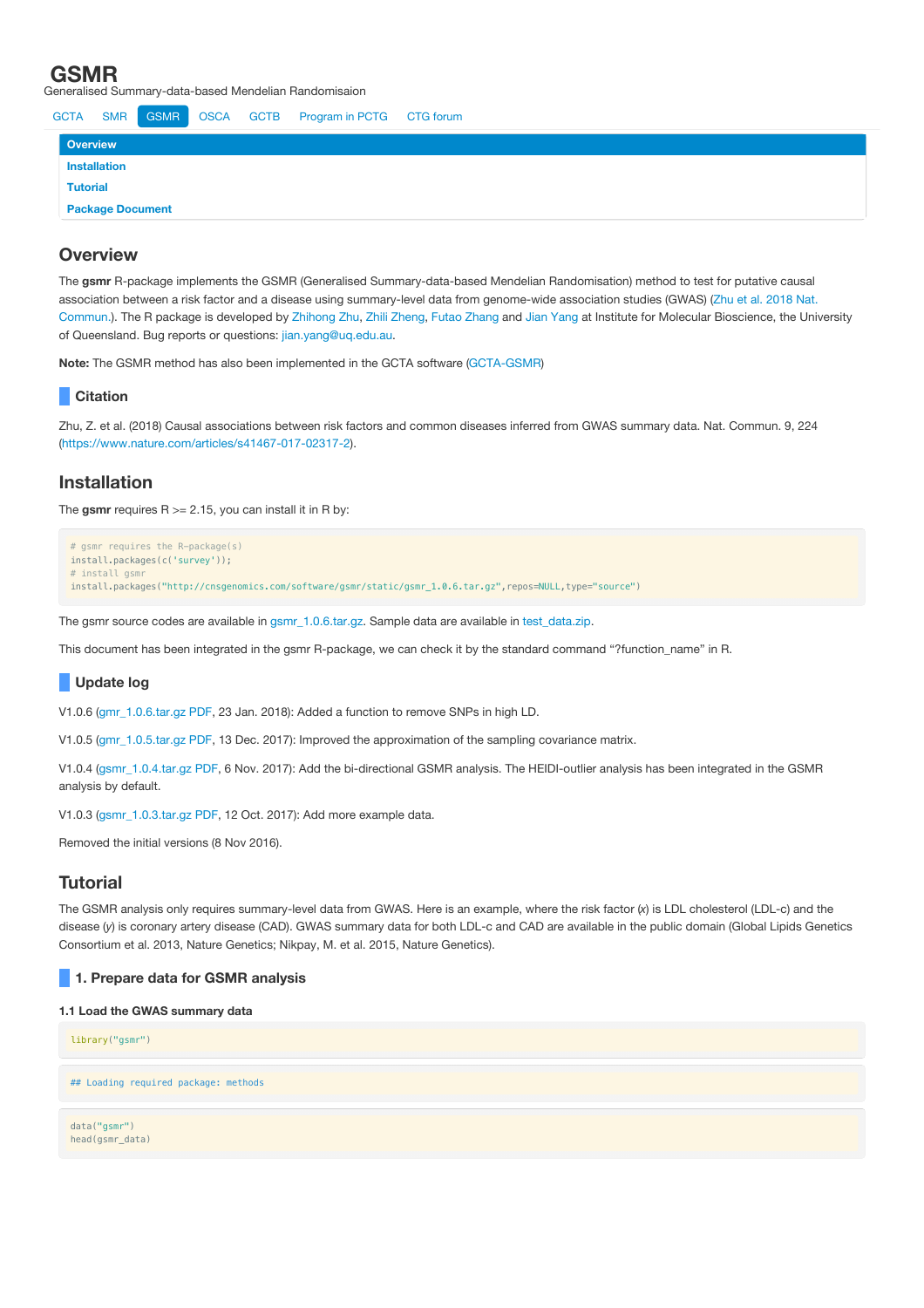| ## |                                                                            |  |  |  | SNP a1 a2 a1 freq bzx bzx se bzx pval bzx n | bzv |
|----|----------------------------------------------------------------------------|--|--|--|---------------------------------------------|-----|
|    | ## 1 rs10903129 A G 0.45001947 -0.0328 0.0037 3.030e-17 169920.0 0.008038  |  |  |  |                                             |     |
|    | ## 2 rs12748152 T C 0.08087758 0.0499 0.0066 3.209e-12 172987.5 0.013671   |  |  |  |                                             |     |
|    | ## 3 rs11206508 A G 0.14396988 0.0434 0.0055 2.256e-14 172239.0 0.030222   |  |  |  |                                             |     |
|    | ## 4 rs11206510 C T 0.19128911 -0.0831 0.0050 2.380e-53 172812.0 -0.074519 |  |  |  |                                             |     |
|    | ## 5 rs10788994 T C 0.18395430 0.0687 0.0049 8.867e-41 172941.9 0.038267   |  |  |  |                                             |     |
|    | ## 6 rs529787 G C 0.19713099 -0.0553 0.0052 8.746e-24 161969.0 0.001707    |  |  |  |                                             |     |
|    | ## bzy se bzy pval bzy n                                                   |  |  |  |                                             |     |
|    | ## 1 0.0092442 0.3845651000 184305                                         |  |  |  |                                             |     |
|    | ## 2 0.0185515 0.4611690000 184305                                         |  |  |  |                                             |     |
|    | ## 3 0.0141781 0.0330400000 184305                                         |  |  |  |                                             |     |
|    | ## 4 0.0133438 0.0000000234 184305                                         |  |  |  |                                             |     |
|    | ## 5 0.0118752 0.0012711000 184305                                         |  |  |  |                                             |     |
|    | ## 6 0.0135491 0.8997431000 184305                                         |  |  |  |                                             |     |

dim(gsmr\_data)

## ## [1] 189 12

This is the input format for the GSMR analysis. In this data set, there are 189 near-independent SNPs associated with LDL-c at a genome-wide significance level (i.e. p < 5e-8).

- SNP: the genetic instrument
- a1: effect allele
- a2: the other allele
- a1\_freq: frequency of a1
- bzx: the effect size of a1 on risk factor
- bzx\_se: standard error of bzx
- bzx\_pval: p value for bzx
- bzx\_n: per-SNP sample size of GWAS for the risk factor
- bzy: the effect size of a1 on disease
- bzy\_se: standard error of bzy
- bzy\_pval: p value for bzy
- bzy\_n: per-SNP sample size of GWAS for the disease

#### **1.2 Estimate the LD correlation matrix**

- # Save the genetic variants and effect alleles in a text file using R
- write.table(gsmr\_data[,c(1,2)], "gsmr\_example\_snps.allele", col.names=F, row.names=F, quote=F)
- # Extract the genotype data from a GWAS dataset using GCTA
- gcta64 --bfile gsmr\_example --extract gsmr\_example\_snps.allele --update-ref-allele gsmr\_example\_snps.allele --recode --out gsmr\_example

Note: the two steps above guarantee that the LD correlations are calculated based on the effect alleles for the SNP effects.

```
# Estimate LD correlation matrix using R
snp\_coeff\_id = scan("gsm\_example.xml.gz", what="", nlines=1)snp_coeff = read.table("gsmr_example.xmat.gz", header=F, skip=2)
```

```
# Match the SNP genotype data with the summary data
snp_id = Reduce(intersect, list(gsmr_data$SNP, snp_coeff_id))
gsmr_data = gsmr_data[match(snp_id, gsmr_data$SNP),]
snp_order = match(snp_id, snp_coeff_id)
snp_coeff_id = snp_coeff_id[snp_order]
snp_coeff = snp_coeff[, snp_order]
```
# Calculate the LD correlation matrix ldrho = cor(snp\_coeff)

# Check the size of the correlation matrix and double-check if the order of the SNPs in the LD correlation matrix is consistent with that in the GWAS summary data

colnames(ldrho) = rownames(ldrho) = snp\_coeff\_id

dim(ldrho)

## [1] 189 189

# Show the first 5 rows and columns of the matrix ldrho[1:5,1:5]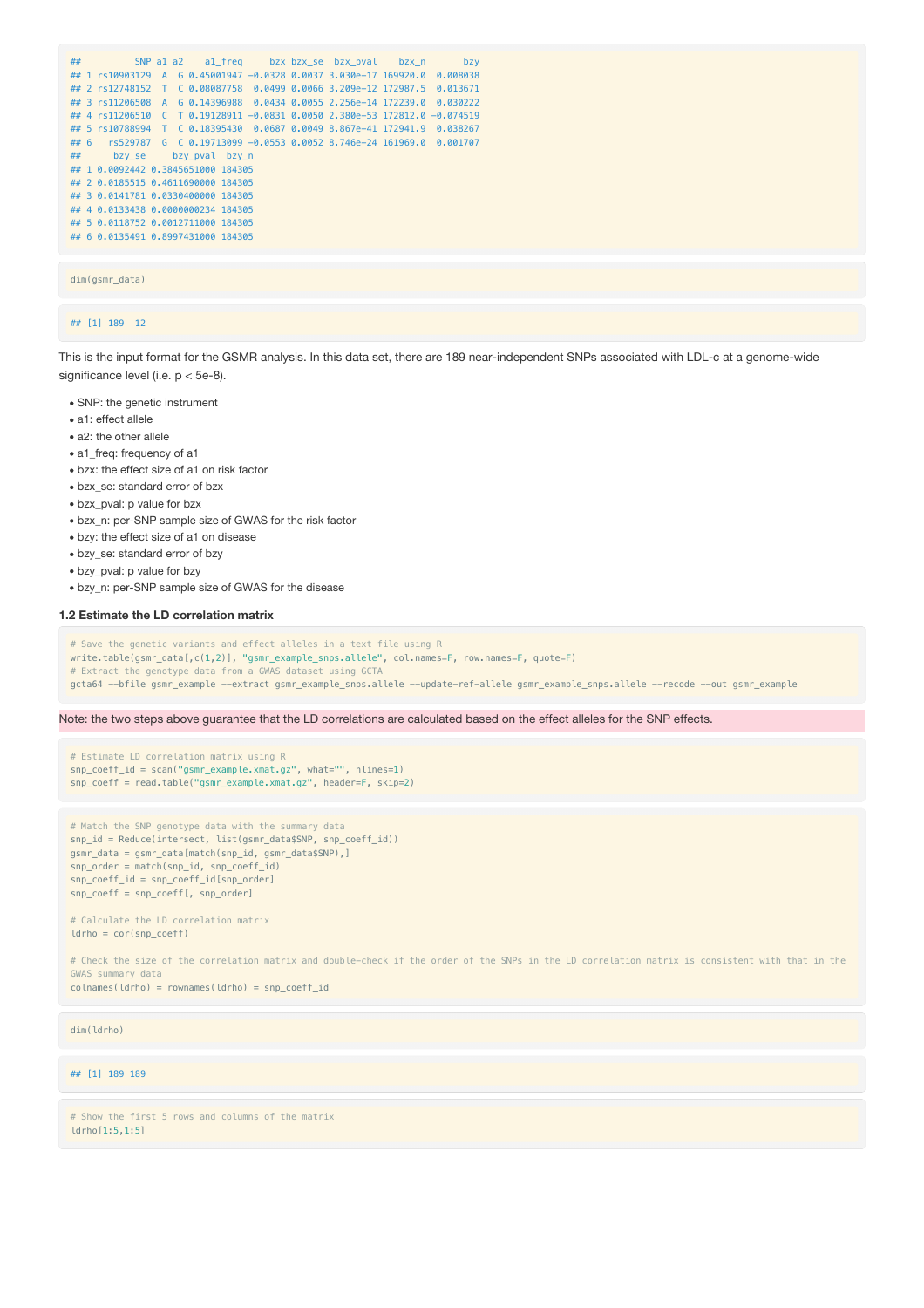```
## rs10903129 rs12748152 rs11206508 rs11206510
## rs10903129 1.000000000 -0.0045378845 0.008066621 -0.01372112
## rs12748152 -0.004537884 1.0000000000 -0.006687181 0.00445927
## rs11206508 0.008066621 -0.0066871806 1.000000000 -0.21125757
## rs11206510 -0.013721120 0.0044592696 -0.211257567 1.00000000
## rs10788994 -0.023444710 0.0003629201 0.051259343 -0.18427062
## rs10788994
## rs10903129 -0.0234447102
## rs12748152 0.0003629201
## rs11206508 0.0512593434
## rs11206510 -0.1842706205
## rs10788994 1.0000000000
```
Note: all the analyses implemented in this R-package only require the summary data (e.g. "gsmr\_data") and the LD correlation matrix (e.g. "ldrho") listed above.

# **2. Standardization**

This is an optional process. If the risk factor was not standardised in GWAS, the effect sizes can be scaled using the method below. Note that this process requires allele frequencies, z-statistics and sample size. After scaling, bzx is interpreted as the per-allele effect of a SNP on the exposure in standard deviation units.

```
snpfreq = gsmr_data$a1_freq # allele frequencies of the SNPs
bzx = asmr data$bzx # effects of the instruments on risk factor
bzx_se = gsmr_data$bzx_se # standard errors of bzx
bzx_n = gsmr_data$bzx_n # GWAS sample size for the risk factor
std_zx = std_effect(snpfreq, bzx, bzx_se, bzx_n) # perform standardisation
gsmr_data$std_bzx = std_zx$b # standardized bzx
gsmr data$std bzx se = std zx$se # standardized bzx se
head(gsmr_data)
```

```
## SNP a1 a2 a1_freq bzx bzx_se bzx_pval bzx_n bzy
## 1 rs10903129 A G 0.45001947 -0.0328 0.0037 3.030e-17 169920.0 0.008038
## 2 rs12748152 T C 0.08087758 0.0499 0.0066 3.209e-12 172987.5 0.013671
## 3 rs11206508 A G 0.14396988 0.0434 0.0055 2.256e-14 172239.0 0.030222
## 4 rs11206510 C T 0.19128911 -0.0831 0.0050 2.380e-53 172812.0 -0.074519
## 5 rs10788994 T C 0.18395430 0.0687 0.0049 8.867e-41 172941.9 0.038267
## 6 rs529787 G C 0.19713099 -0.0553 0.0052 8.746e-24 161969.0 0.001707
## bzy_se bzy_pval bzy_n std_bzx std_bzx_se
## 1 0.0092442 0.3845651000 184305 -0.03055942 0.003447252
## 2 0.0185515 0.4611690000 184305 0.04713698 0.006234550
## 3 0.0141781 0.0330400000 184305 0.03829018 0.004852442
## 4 0.0133438 0.0000000234 184305 -0.07181919 0.004321251
## 5 0.0118752 0.0012711000 184305 0.06149455 0.004386074
## 6 0.0135491 0.8997431000 184305 -0.04695042 0.004414868
```
## **3. GSMR analysis**

This is the main analysis of this R-package. It uses SNPs associated with the risk factor (e.g. at p < 5e-8) as the instruments to test for putative causal effect of the risk factor on the disease. The analysis involves a step that uses the [HEIDI-outlier](#page-3-0) approach to remove SNPs that have effects on both the risk factor and the disease because of pleiotropy.

```
bzx = gsmr_data$std_bzx # SNP effects on the risk factor
bzx_se = gsmr_data$std_bzx_se # standard errors of bzx
bzx_pval = gsmr_data$bzx_pval # p-values for bzx
bzw = asmr data$bzy # SNP effects on the disease
bzy_se = gsmr_data$bzy_se # standard errors of bzy
bzy_pval = gsmr_data$bzy_pval # p-values for bzy
n_{ref} = 7703 # Sample size of the reference sample
gwas_thresh = 5e-8 # GWAS threshold to select SNPs as the instruments for the GSMR analysis
heidi_outlier_thresh = 0.01 # HEIDI-outlier threshold
nsnps_thresh = 10 # the minimum number of instruments required for the GSMR analysis
heidi_outlier_flag = T # flag for HEIDI-outlier analysis
ld_r2_thresh = 0.1 # LD r2 threshold to remove SNPs in high LD
ld fdr thresh = 0.05 # FDR threshold to remove the chance correlations between the SNP instruments
gsmr_results = gsmr(bzx, bzx_se, bzx_pval, bzy, bzy_se, ldrho, snp_coeff_id, n_ref, heidi_outlier_flag, gwas_thresh, heidi_outlier_thresh, nsnps_
thresh, ld_r2_thresh, ld_fdr_thresh) # GSMR analysis
cat("The estimated effect of the exposure on outcome: ",gsmr_results$bxy)
## The estimated effect of the exposure on outcome: 0.4082179
```
cat("Standard error of bxy: ",gsmr\_results\$bxy\_se)

```
## Standard error of bxy: 0.02294163
```

```
cat("P-value for bxy: ", gsmr_results$bxy_pval)
```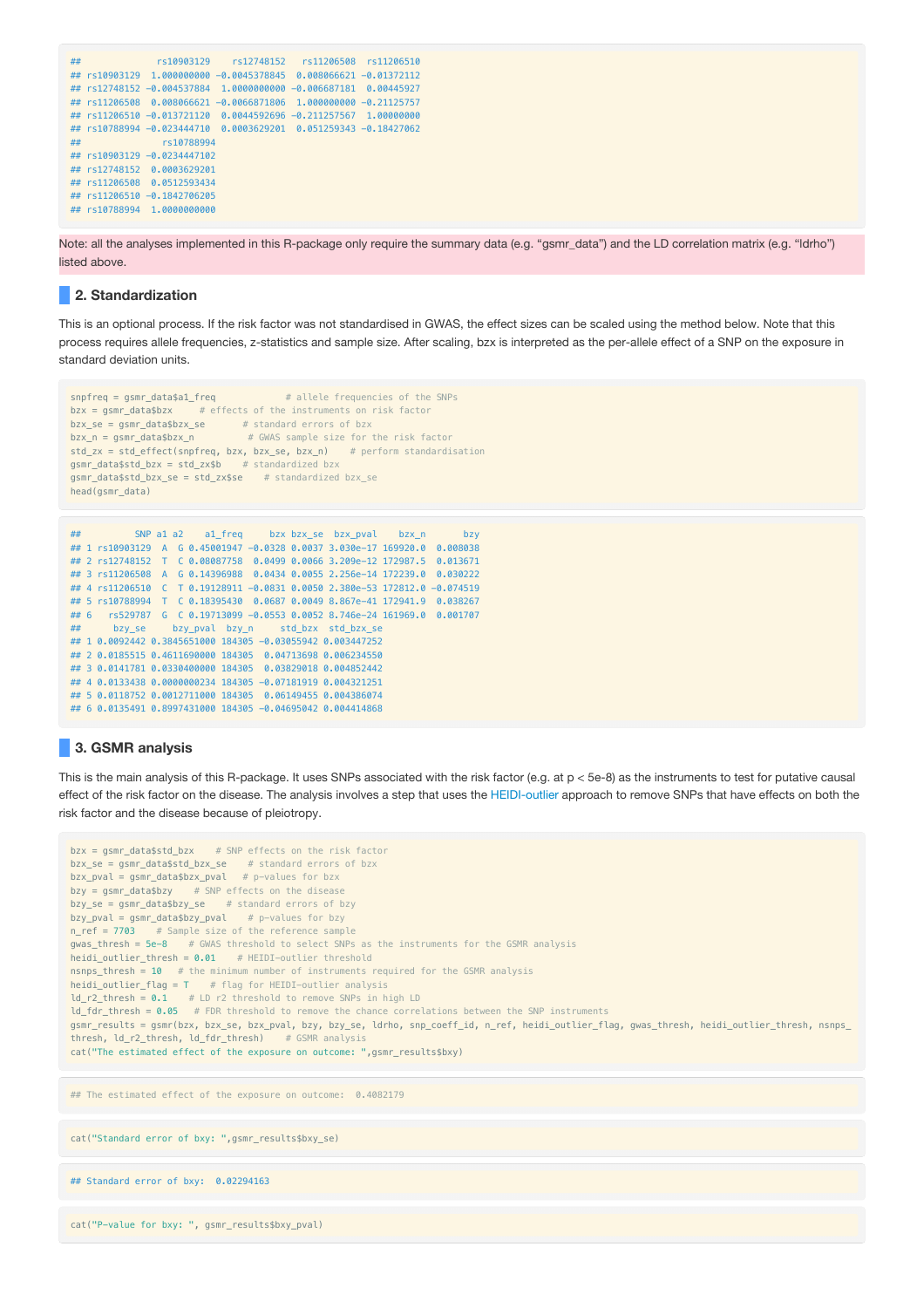| ## P-value for bxy: 7.898847e-71                                                                     |
|------------------------------------------------------------------------------------------------------|
| cat("Indexes of the SNPs used in the GSMR analysis: ", gsmr_results\$used_index[1:5], "")            |
| ## Indexes of the SNPs used in the GSMR analysis: 1 2 3 5 6                                          |
| cat("Number of SNPs with missing estimates in the summary data: ", length(gsmr_results\$na_snps))    |
| ## Number of SNPs with missing estimates in the summary data: 0                                      |
| cat("Number of non-significant SNPs: ", length(gsmr_results\$weak_snps))                             |
| ## Number of non-significant SNPs: 38                                                                |
| cat("Number of SNPs in high LD ( LD rsq >", ld_r2_thresh, "): ", length(gsmr_results\$linkage_snps)) |
| ## Number of SNPs in high LD ( LD rsq > 0.1 ): 2                                                     |
| cat("Number of pleiotropic outliers: ", length(gsmr_results\$pleio_snps))                            |
| ## Number of pleiotropic outliers: 12                                                                |

## <span id="page-3-0"></span>**4. HEIDI-outlier analysis**

The estimate of causal effect of risk factor on disease can be biased by pleiotropy (Zhu et al. 2018 Nat. [Commun](https://www.nature.com/articles/s41467-017-02317-2)). This is an analysis to detect and eliminate from the analysis instruments that show significant pleiotropic effects on both risk factor and disease. The HEIDI-outlier analysis requires bzx (effect of genetic instrument on risk factor), bzx\_se (standard error of bzx), bzx\_pval (p-value of bzx), bzy (effect of genetic instrument on disease), bzy\_se (standard error of bzy) and ldrho (LD matrix of instruments). Note that similar to that in the GSMR analysis above, the LD matrix can be estimated from a reference sample with individual-level genotype data.

The HEIDI-outlier analysis has been integrated in the GSMR analysis above (with the heidi\_outlier\_flag and heidi\_outlier\_thresh flags). It can also be performed separately following the example below.



In the example above, 14 SNPs are filtered out by HEIDI-outlier.

# **5. Bi-directional GSMR analysis**

The script below runs bi-directional GSMR analyses, i.e. a forward-GSMR analysis as described above and a reverse-GSMR analysis that uses SNPs associated with the disease (e.g. at p < 5e-8) as the instruments to test for putative causal effect of the disease on risk factor.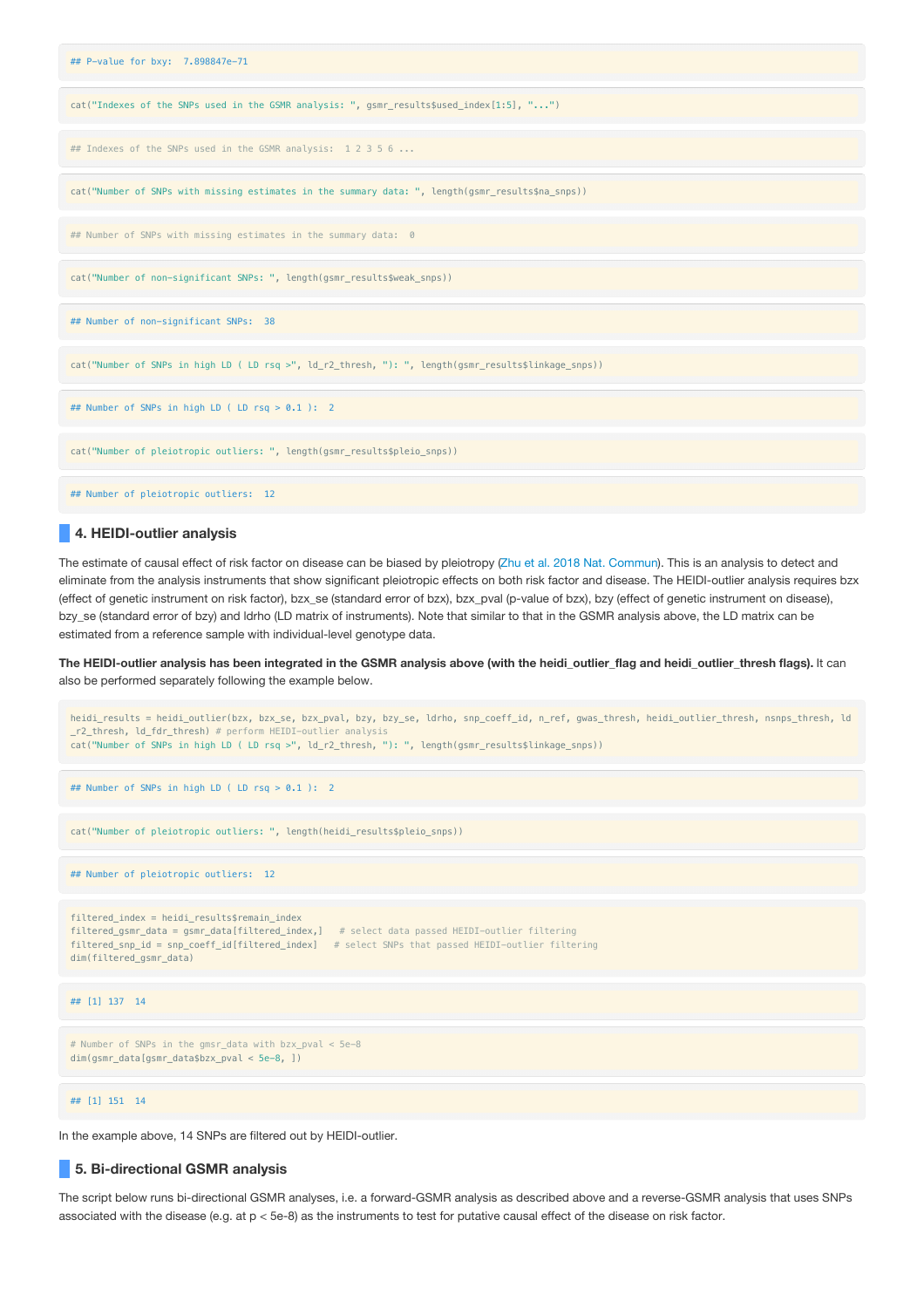| gsmr_results = bi_gsmr(bzx, bzx_se, bzx_pval, bzy, bzy_se, bzy_pval, ldrho, snp_coeff_id, n_ref, heidi_outlier_flag, gwas_thresh, heidi_outlier_t<br>hresh, nsnps_thresh, ld_r2_thresh, ld_fdr_thresh) # GSMR analysis<br>cat("Effect of risk factor on disease: ", gsmr_results\$forward_bxy) |
|------------------------------------------------------------------------------------------------------------------------------------------------------------------------------------------------------------------------------------------------------------------------------------------------|
| ## Effect of risk factor on disease: 0.4082179                                                                                                                                                                                                                                                 |
| cat("Standard error of bxy in the forward-GSMR analysis: ", gsmr_results\$forward_bxy_se)                                                                                                                                                                                                      |
| ## Standard error of bxy in the forward-GSMR analysis: 0.02294163                                                                                                                                                                                                                              |
| cat("P-value of bxy in the forward-GSMR analysis: ", gsmr_results\$forward_bxy_pval)                                                                                                                                                                                                           |
| ## P-value of bxy in the forward-GSMR analysis: 7.898847e-71                                                                                                                                                                                                                                   |
| cat("Effect of disease on risk factor: ", gsmr_results\$reverse_bxy)                                                                                                                                                                                                                           |
| ## Effect of disease on risk factor: -0.02376614                                                                                                                                                                                                                                               |
| cat("Standard error of bxy in the reverse-GSMR analysis: ", qsmr_results\$reverse_bxy_se)                                                                                                                                                                                                      |
| ## Standard error of bxy in the reverse-GSMR analysis: 0.00958462                                                                                                                                                                                                                              |
| cat("P-value of bxy in the reverse-GSMR analysis: ", gsmr_results\$reverse_bxy_pval)                                                                                                                                                                                                           |
|                                                                                                                                                                                                                                                                                                |

## P-value of bxy in the reverse-GSMR analysis: 0.01315254

# **6. Visualization**

```
effect\_col = colors()[75]
vals = c(bzx[filtered_index]-bzx_se[filtered_index], bzx[filtered_index]+bzx_se[filtered_index])
xmin = min(vals); xmax = max(vals){\tt vals} = {\tt c(bzy[filtered\_index]-bzy\_se[filtered\_index]}, ~by[filtered\_index]+bzy\_se[filtered\_index]})ymin = min(vals); ymax = max(vals)
par(mar=c(5,5,4,2))
plot(bzx[filtered_index], bzy[filtered_index], pch=20, cex=0.8, bty="n", cex.axis=1.1, cex.lab=1.2,
       col=effect_col, xlim=c(xmin, xmax), ylim=c(ymin, ymax),
        xlab=expression(LDL~cholesterol~(italic(b[zx]))),
        ylab=expression(Coronary~artery~disease~(italic(b[zy]))))
abline(0, gsmr_results$forward_bxy, lwd=1.5, lty=2, col="dim grey")
nsnps = length(bzx[filtered_index])
for( i in 1:nsnps ) {
   # x axis
   xstart = bzx[filtered_index [i]] - bzx_se[filtered_index[i]]; xend = bzx[filtered_index[i]] + bzx_se[filtered_index[i]]
   ystart = bzy[filtered_index[i]]; yend = bzy[filtered_index[i]]
   segments(xstart, ystart, xend, yend, lwd=1.5, col=effect_col)
   # y axis
   xstart = bzx[filtered_index[i]]; xend = bzx[filtered_index[i]]
   ystart = bzy[filtered_index[i]] - bzy_se[filtered_index[i]]; yend = bzy[filtered_index[i]] + bzy_se[filtered_index[i]]
    segments(xstart, ystart, xend, yend, lwd=1.5, col=effect_col)
}
```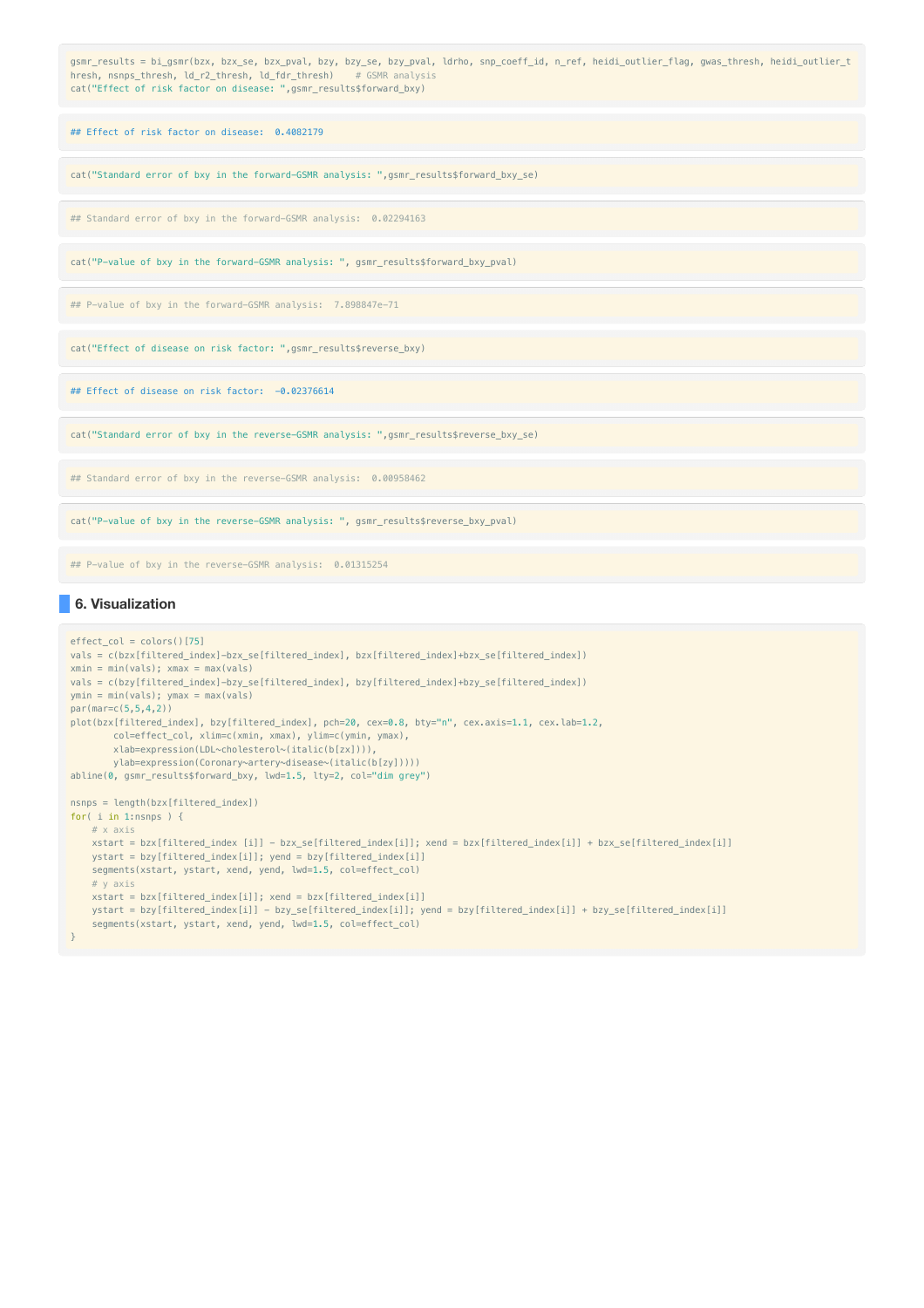

# **Package Document**

# **bi\_gsmr**

Bi-directional GSMR analysis is composed of a forward-GSMR analysis and a reverse-GSMR analysis that uses SNPs associated with the disease (e.g. at < 5e-8) as the instruments to test for putative causal effect of the disease on the risk factor.

### **Usage**

bi\_gsmr(bzx, bzx\_se, bzx\_pval, bzy, bzy\_se, bzy\_pval, ldrho, snpid, heidi\_outlier\_flag=T, gwas\_thresh=5e-8, heidi\_outlier\_thresh=0.01, nsnps\_thresh  $=10)$ 

| <b>Arguments</b>                             |                                                                                                                                       |  |  |  |
|----------------------------------------------|---------------------------------------------------------------------------------------------------------------------------------------|--|--|--|
| bzx                                          | vector, SNP effects on risk factor                                                                                                    |  |  |  |
| bzx_se                                       | vector, standard errors of bzx                                                                                                        |  |  |  |
| bzx_pval                                     | vector, p values for bzx                                                                                                              |  |  |  |
| bzy                                          | vector, SNP effects on disease                                                                                                        |  |  |  |
| bzy_se                                       | vector, standard errors of bzy                                                                                                        |  |  |  |
| bzy_pval                                     | vector, p values for bzy                                                                                                              |  |  |  |
| ldrho                                        | LD correlation matrix of the SNPs                                                                                                     |  |  |  |
| snpid                                        | genetic instruments                                                                                                                   |  |  |  |
| $n_{ref}$                                    | sample size of the reference sample                                                                                                   |  |  |  |
| heidi_outlier_flag                           | flag for HEIDI-outlier analysis                                                                                                       |  |  |  |
| gwas_thresh                                  | threshold p-value to select instruments from GWAS for risk factor                                                                     |  |  |  |
| heidi_outlier_thresh HEIDI-outlier threshold |                                                                                                                                       |  |  |  |
| nsnps_thresh                                 | the minimum number of instruments required for the GSMR analysis (we do not recommend users to set this number smaller<br>than $10$ ) |  |  |  |
| ld_r2_thresh                                 | LD r2 threshold to remove SNPs in high LD                                                                                             |  |  |  |
| ld_fdr_thresh                                | FDR threshold to remove the chance correlations between SNP instruments                                                               |  |  |  |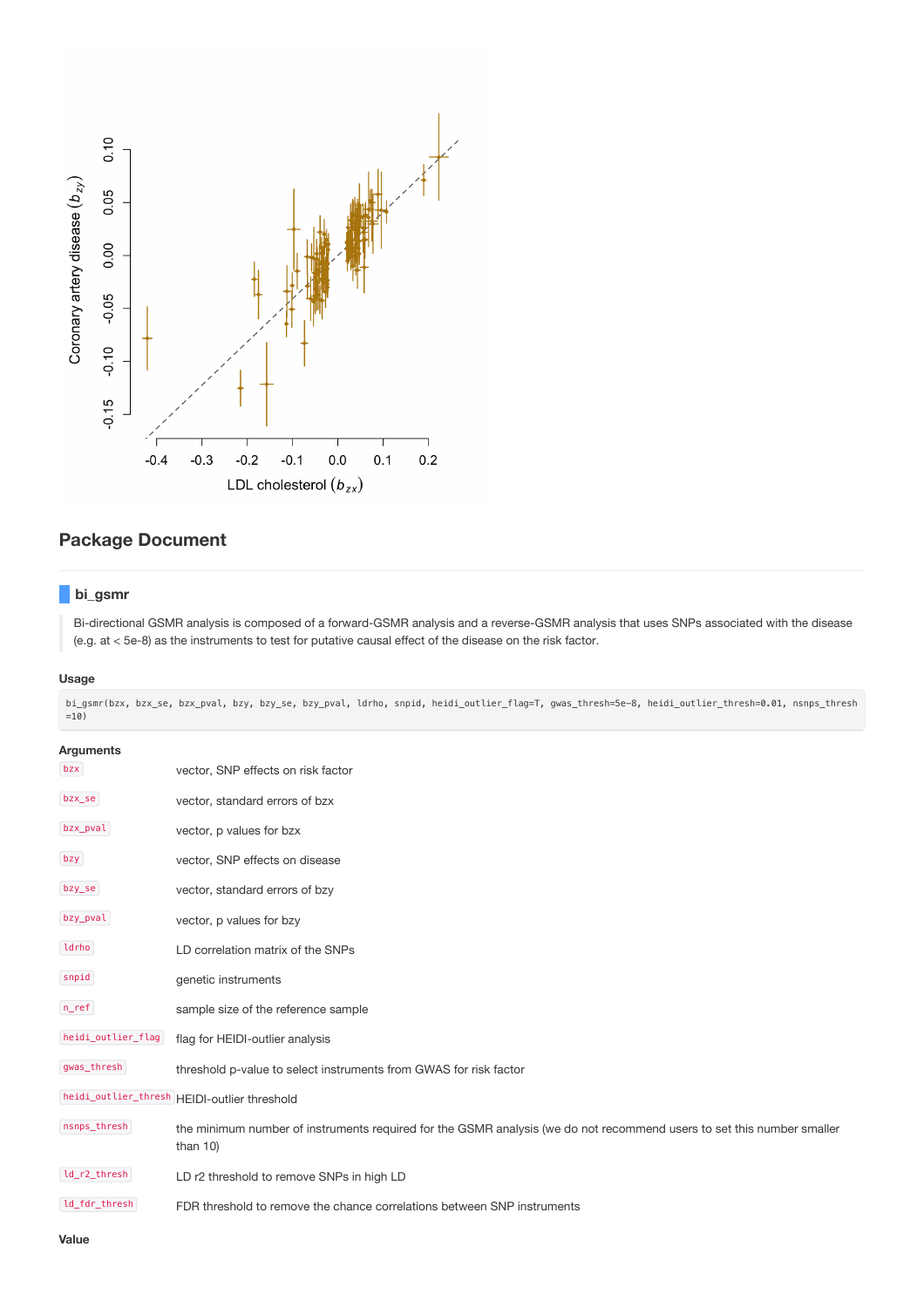Estimate of causative effect of risk factor on disease (forward\_bxy), the corresponding standard error (forward\_bxy\_se), p-value (forward\_bxy\_pval) and SNP index (forward\_index), and estimate of causative effect of disease on risk factor (reverse\_bxy), the corresponding standard error (reverse\_bxy\_se), p-value (reverse\_bxy\_pval), SNP index (reverse\_index), SNPs with missing values, with non-significant p-values and those in LD.

#### **Examples**

```
data("gsmr")
```
gsmr\_result = bi\_gsmr(gsmr\_data\$bzx, gsmr\_data\$bzx\_se, gsmr\_data\$bzx\_pval, gsmr\_data\$bzy, gsmr\_data\$bzy\_se, gsmr\_data\$bzy\_pval, ldrho, gsmr\_data\$ SNP, n\_ref, T, 5e-8, 0.01, 10, 0.1, 0.05)

## **gsmr**

GSMR (Generalised Summary-data-based Mendelian Randomisation) is a flexible and powerful approach that utilises multiple genetic instruments to test for causal association between a risk factor and disease using summary-level data from independent genome-wide association studies.

#### **Usage**

gsmr(bzx, bzx\_se, bzx\_pval, bzy, bzy\_se, ldrho, snpid, heidi\_outlier\_flag=T, gwas\_thresh=5e-8, heidi\_outlier\_thresh=0.01, nsnps\_thresh=10)

| <b>Arguments</b>   |                                                                                                                                       |
|--------------------|---------------------------------------------------------------------------------------------------------------------------------------|
| bzx                | vector, SNP effects on risk factor                                                                                                    |
| bzx_se             | vector, standard errors of bzx                                                                                                        |
| bzx_pval           | vector, p values for bzx                                                                                                              |
| bzy                | vector, SNP effects on disease                                                                                                        |
| bzy_se             | vector, standard errors of bzy                                                                                                        |
| ldrho              | LD correlation matrix of the SNPs                                                                                                     |
| snpid              | genetic instruments                                                                                                                   |
| $n$ _ref           | sample size of the reference sample                                                                                                   |
| heidi_outlier_flag | flag for HEIDI-outlier analysis                                                                                                       |
| gwas_thresh        | threshold p-value to select instruments from GWAS for risk factor                                                                     |
|                    | heidi_outlier_thresh HEIDI-outlier threshold                                                                                          |
| nsnps_thresh       | the minimum number of instruments required for the GSMR analysis (we do not recommend users to set this number smaller<br>than $10$ ) |
| ld_r2_thresh       | LD r2 threshold to remove SNPs in high LD                                                                                             |
| ld_fdr_thresh      | FDR threshold to remove the chance correlations between SNP instruments                                                               |

#### **Value**

Estimate of causative effect of risk factor on disease (bxy), the corresponding standard error (bxy\_se), p-value (bxy\_pval), SNP index (used\_index), SNPs with missing values, with non-significant p-values and those in LD.

#### **Examples**

```
data("gsmr")
gsmr_result = gsmr(gsmr_data$bzx, gsmr_data$bzx_se, gsmr_data$bzx_pval, gsmr_data$bzy, gsmr_data$bzy_se, ldrho, gsmr_data$SNP, n_ref, T, 5e-8, 0.
01, 10, 0.1, 0.05
```
# **heidi\_outlier**

An analysis to detect and eliminate from the analysis instruments that show significant pleiotropic effects on both risk factor and disease

## **Usage**

heidi\_outlier(bzx, bzx\_se, bzx\_pval, bzy, bzy\_se, ldrho, snpid, n\_ref, gwas\_thresh=5e-8, heidi\_outlier\_thresh=0.01, nsnps\_thresh=10, ld\_fdr\_thresh= 0.05)

## **Arguments**

| bzx      | vector, SNP effects on risk factor |
|----------|------------------------------------|
| bzx_se   | vector, standard errors of bzx     |
| bzx_pval | vector, p values for bzx           |